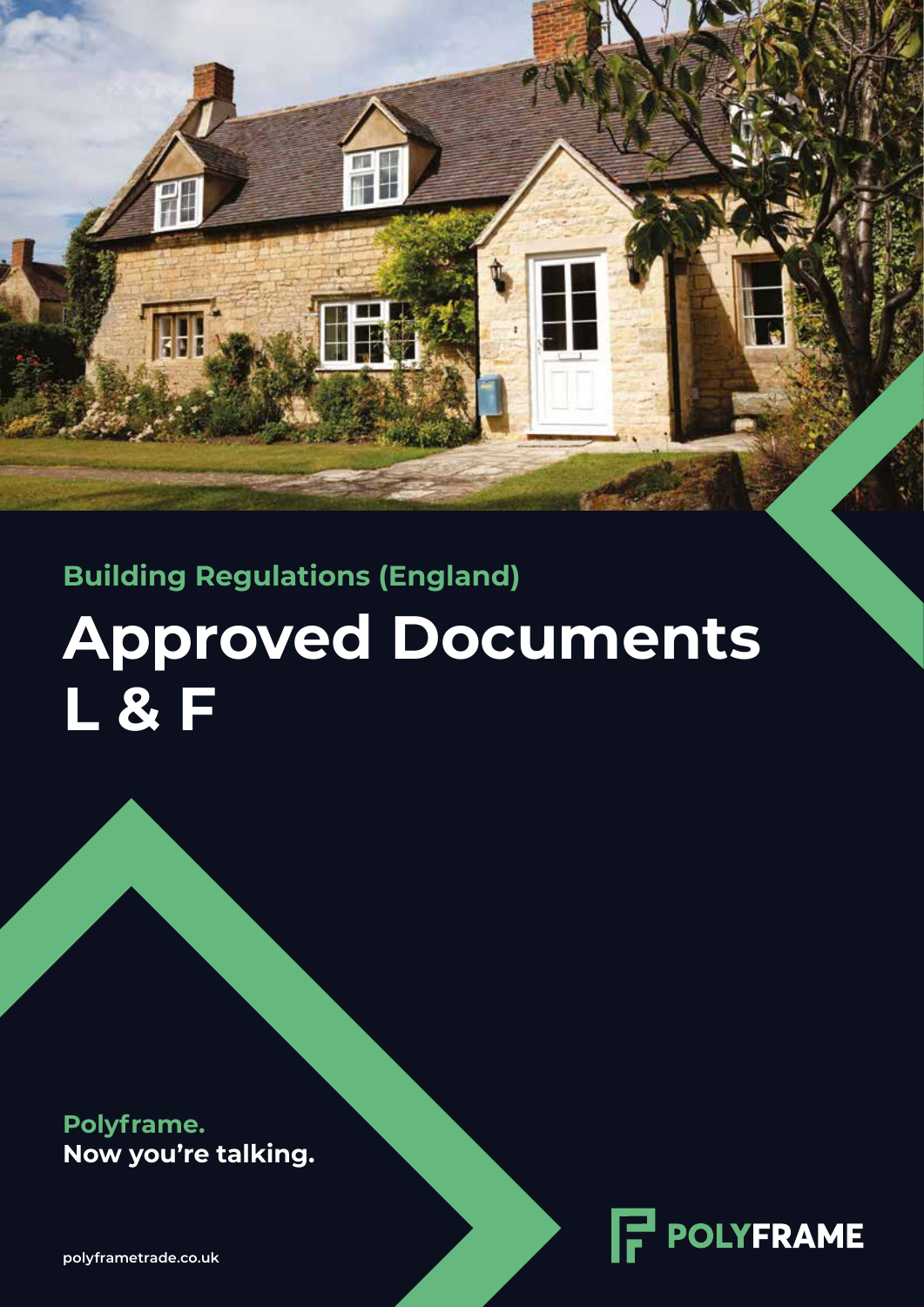**New Part L and Part F Building Regulations.** 

**In the shift towards a Future Buildings Standard, the government has introduced a range of changes to the Building Regulations, including a mandatory 30 per cent cut in carbon for all new homes and a 27 per cent cut for other buildings, including offices and shops†.** 

With the impact of climate change and the increase in urbanisation, we now not only need to ensure the homes of the UK are warm, energy efficient and provide exceptional thermal performance, but that they are also well ventilated for cleaner, cooler air.

Changes to Part L and Part F of the Building Regulations in England are being introduced on the 15th June 2022, to ensure all new and renovation projects are on-spec for thermal efficiency, energy efficiency and ventilation capability.

# **Install with confidence.**

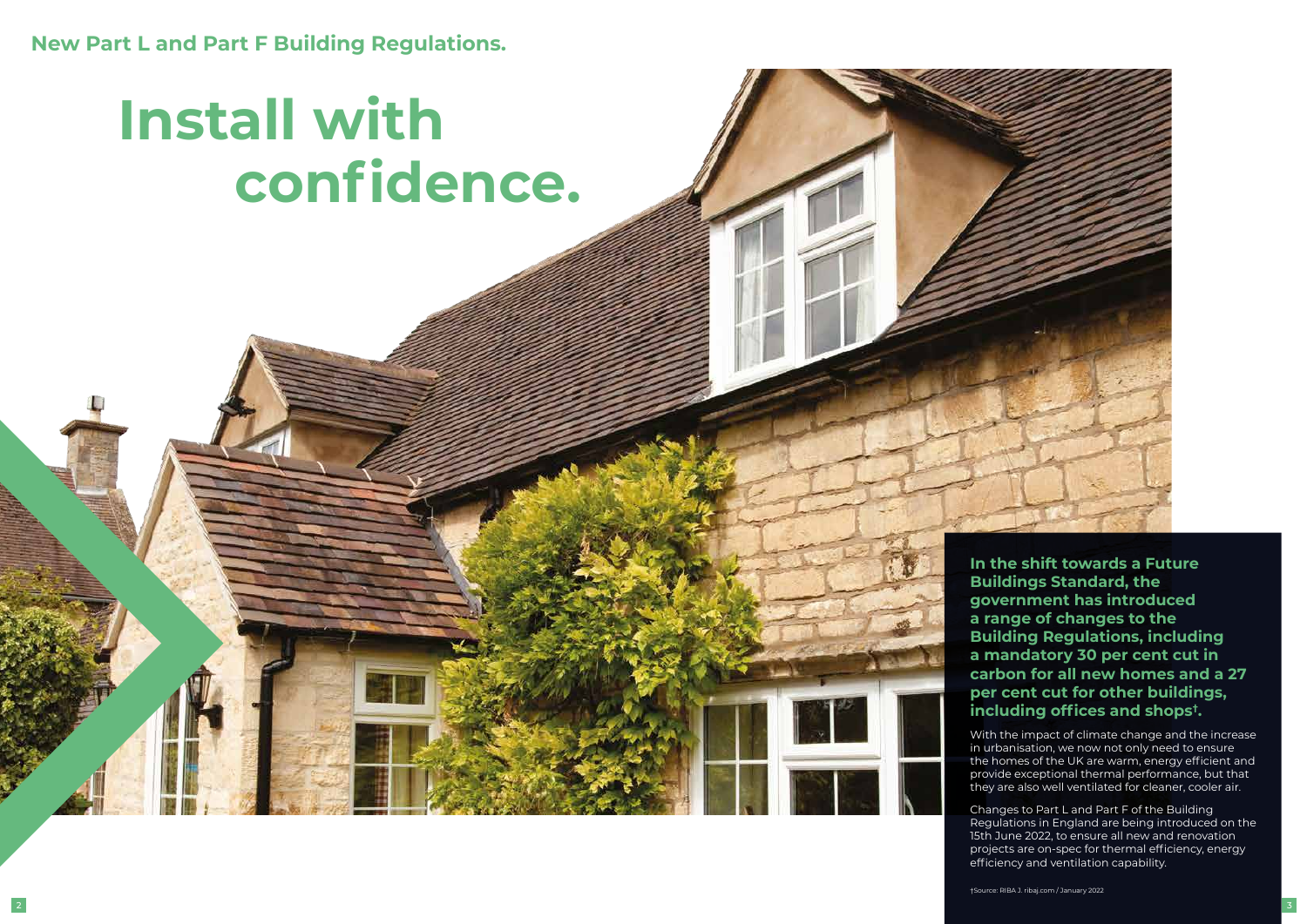

## **What this means to you, the Installer.**

The information we have provided within this document will help you understand what is required to be compliant with the new Regulations.





Approved Document L and Approved Document F will outline the criteria required for domestic, non-domestic, new-build and renovation project buildings. Part L focuses on the energy efficiency levels and the thermal performance of the building, set to reduce the impact on fuel usage, whilst Part F focuses on the ventilation performance, which can be as simple as how many windows can open within a property, to minimising the ingress of external pollutants and the proper installation of ventilation systems. Therefore, when installing windows and doors, you will need to ensure they are approved to the new specifications.

Our products and systems are obviously key to the compliance of these new Regulations, so if you have any queries regarding design, our products, or even the Regulations themselves, our Customer Services, Sales or Technical Teams are always here to help and support you.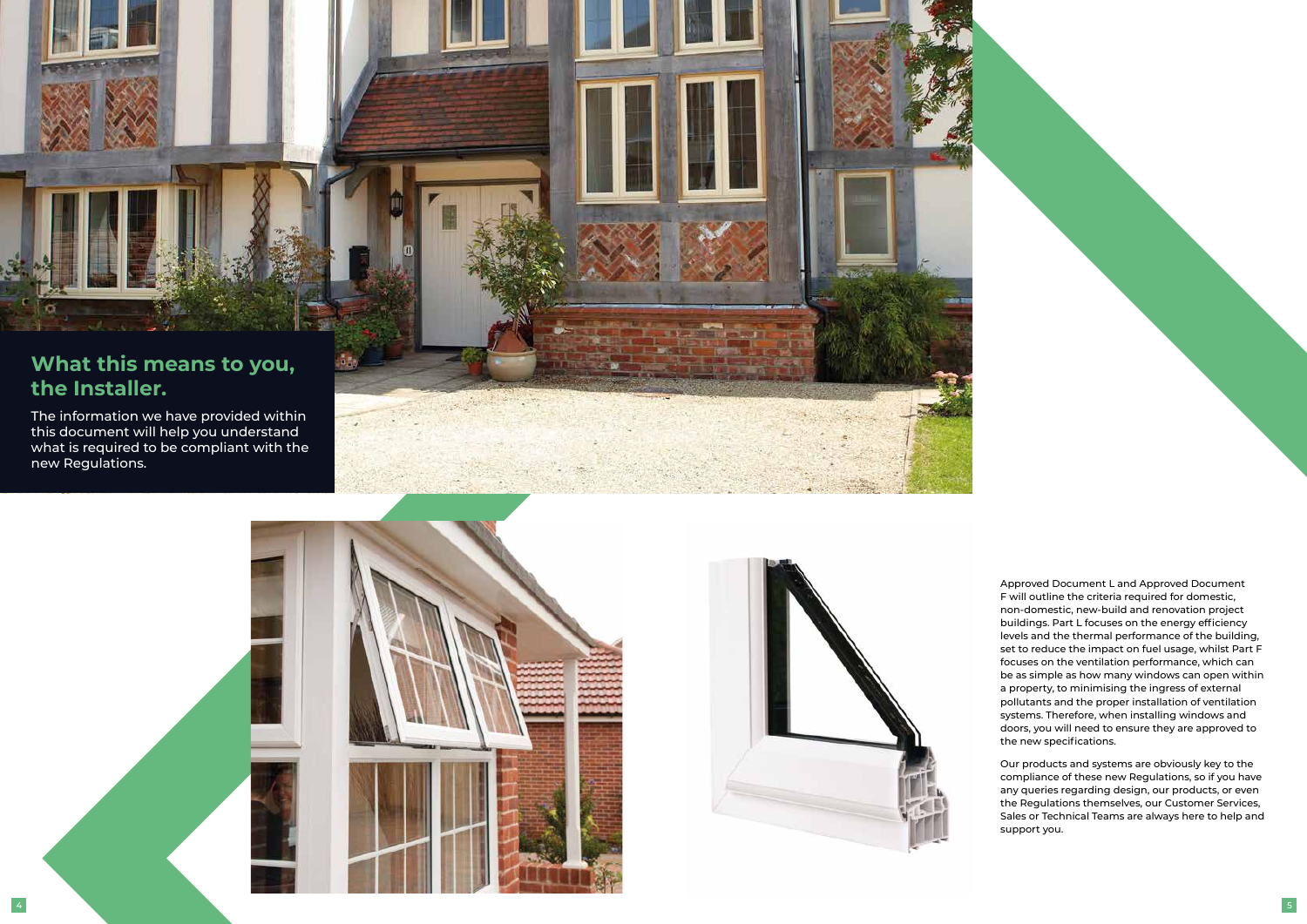| <b>EHAU SYSTEM</b> |                     | <b>DOUBLE GLAZED UNIT</b><br><b>REQUIRED Uglazing VALUE</b> |  |
|--------------------|---------------------|-------------------------------------------------------------|--|
|                    | STANDARD REINFORCED | 1.1 W/ $m^2K$                                               |  |
|                    | UN-REINFORCED       | 1.1 W/m <sup>2</sup> K                                      |  |
|                    | STANDARD REINFORCED | 1.1 W/ $m^2K$                                               |  |
|                    | UN-REINFORCED       | 1.1 W/m <sup>2</sup> K                                      |  |
|                    | STANDARD REINFORCED | 1.1 W/ $m^2K$                                               |  |
|                    | UN-REINFORCED       | 1.1 W/ $m^2K$                                               |  |
|                    | STANDARD REINFORCED | 1.1 W/m <sup>2</sup> K                                      |  |
|                    | UN-REINFORCED       | 1.1 W/ $m^2K$                                               |  |
|                    | STANDARD REINFORCED | 1.1 W/m <sup>2</sup> K                                      |  |
|                    | UN-REINFORCED       | 1.1 W/ $m^2K$                                               |  |
| R                  | STANDARD REINFORCED | 1.1 W/m <sup>2</sup> K                                      |  |
| R                  | STANDARD REINFORCED | 1.1 W/ $m^2K$                                               |  |
|                    | STANDARD REINFORCED | 1.1 $W/m^2K$                                                |  |
|                    | STANDARD REINFORCED | 1.1 W/m <sup>2</sup> K                                      |  |
|                    | STANDARD REINFORCED | 1.1 W/m <sup>2</sup> K                                      |  |





## **Part L - Compliance declaration**

## **What we've done to meet the new Regulations.**

At Polyframe, we are proud to be a responsible manufacturer. That means we take changes in Regulations seriously – to ensure we're compliant, you're compliant and your customers enjoy products that meet the current standards. Our Rehau and Duraflex profiles are manufactured using the highest quality materials but it's important to understand how glazing can make a significant difference to how the completed window performs.

*Our glazed windows have achieved an 'A' Rating and 'U' Values that meet the standards. We have created the following tables to help you identify what's required to ensure your completed product is compliant.* 

**It's also worth noting that the new Part L Regulations for New Build properties focus on 'U' values, whilst Renovation Properties will be assessed on Energy Ratings or 'U' Values.**

### **Conserving energy (Part L)**

| <b>REQUIREMENT</b>                      | <b>WINDOW / DOOR DESIGN</b>                                                      | <b>REHAU SYSTEM</b>                  |                         | <b>DOUBLE GLAZED UNIT</b><br><b>REQUIRED Uglazing VALUE</b> | WER / DSER   |
|-----------------------------------------|----------------------------------------------------------------------------------|--------------------------------------|-------------------------|-------------------------------------------------------------|--------------|
|                                         |                                                                                  | REHAU TOTAL 70c                      | <b>FULLY REINFORCED</b> | 1.2 W/m <sup>2</sup> K                                      | А            |
|                                         |                                                                                  |                                      | STANDARD REINFORCED     | 1.3 W/m <sup>2</sup> K                                      |              |
|                                         |                                                                                  |                                      | UN-REINFORCED           | 1.3 W/m <sup>2</sup> K                                      |              |
|                                         | $Uf_4$<br>$+$ Uf <sub>2</sub> Uf <sub>3</sub><br>1480<br>Uf <sub>1</sub><br>1230 | REHAU TOTAL 70s                      | <b>FULLY REINFORCED</b> | 1.2 W/m <sup>2</sup> K                                      |              |
|                                         |                                                                                  |                                      | STANDARD REINFORCED     | 1.3 W/m <sup>2</sup> K                                      |              |
|                                         |                                                                                  |                                      | UN-REINFORCED           | 1.3 W/m <sup>2</sup> K                                      |              |
|                                         |                                                                                  | REHAU RIO T70c                       | <b>FULLY REINFORCED</b> | 1.2 W/m <sup>2</sup> K                                      |              |
| Uwindow VALUE<br>1.4 W/m <sup>2</sup> K |                                                                                  |                                      | STANDARD REINFORCED     | 1.3 W/m <sup>2</sup> K                                      |              |
|                                         |                                                                                  |                                      | UN-REINFORCED           | 1.3 W/m <sup>2</sup> K                                      |              |
|                                         |                                                                                  | REHAU RIO T70s                       | <b>FULLY REINFORCED</b> | 1.2 W/m <sup>2</sup> K                                      |              |
|                                         |                                                                                  |                                      | STANDARD REINFORCED     | 1.3 W/m <sup>2</sup> K                                      |              |
|                                         |                                                                                  |                                      | UN-REINFORCED           | 1.3 W/m <sup>2</sup> K                                      |              |
|                                         |                                                                                  | REHAU T70 Tilt/Turn                  | <b>FULLY REINFORCED</b> | 1.2 W/m <sup>2</sup> K                                      |              |
|                                         |                                                                                  |                                      | STANDARD REINFORCED     | 1.3 W/m <sup>2</sup> K                                      |              |
|                                         |                                                                                  |                                      | UN-REINFORCED           | 1.3 W/m <sup>2</sup> K                                      |              |
|                                         | 1230<br>1090<br>2180                                                             | T <sub>70c</sub><br>RESIDENTIAL DOOR | <b>FULLY REINFORCED</b> | 1.3 W/m <sup>2</sup> K                                      | в            |
| Udoor VALUE                             |                                                                                  |                                      | STANDARD REINFORCED     | 1.3 W/m <sup>2</sup> K                                      |              |
| 1.4 W/m <sup>2</sup> K                  |                                                                                  | T <sub>70s</sub><br>RESIDENTIAL DOOR | <b>FULLY REINFORCED</b> | 1.2 W/m <sup>2</sup> K                                      |              |
|                                         |                                                                                  |                                      | STANDARD REINFORCED     | 1.3 W/m <sup>2</sup> K                                      |              |
|                                         | 1000<br>1000<br>$-$<br>2180                                                      | T70c FRENCH DOOR                     | <b>FULLY REINFORCED</b> | 1.2 W/m <sup>2</sup> K                                      | в            |
| Udoor VALUE                             |                                                                                  |                                      | STANDARD REINFORCED     | 1.3 W/m <sup>2</sup> K                                      |              |
| 1.4 W/m <sup>2</sup> K                  |                                                                                  | T70s FRENCH DOOR                     | <b>FULLY REINFORCED</b> | 1.2 $W/m^2K$                                                |              |
|                                         |                                                                                  |                                      | STANDARD REINFORCED     | 1.3 W/m <sup>2</sup> K                                      |              |
| Udoor VALUE                             | $\leftarrow$ 1000 $\leftarrow$ 1000 $\leftarrow$<br>2180                         | <b>AGILA PATIO DOOR</b>              | <b>FULLY REINFORCED</b> | 1.0 W/m <sup>2</sup> K                                      |              |
| 1.4 W/m <sup>2</sup> K                  |                                                                                  |                                      | STANDARD REINFORCED     | 1.2 $W/m^2K$                                                | $\, {\bf B}$ |

**Replacement or extensions to existing dwellings New Build**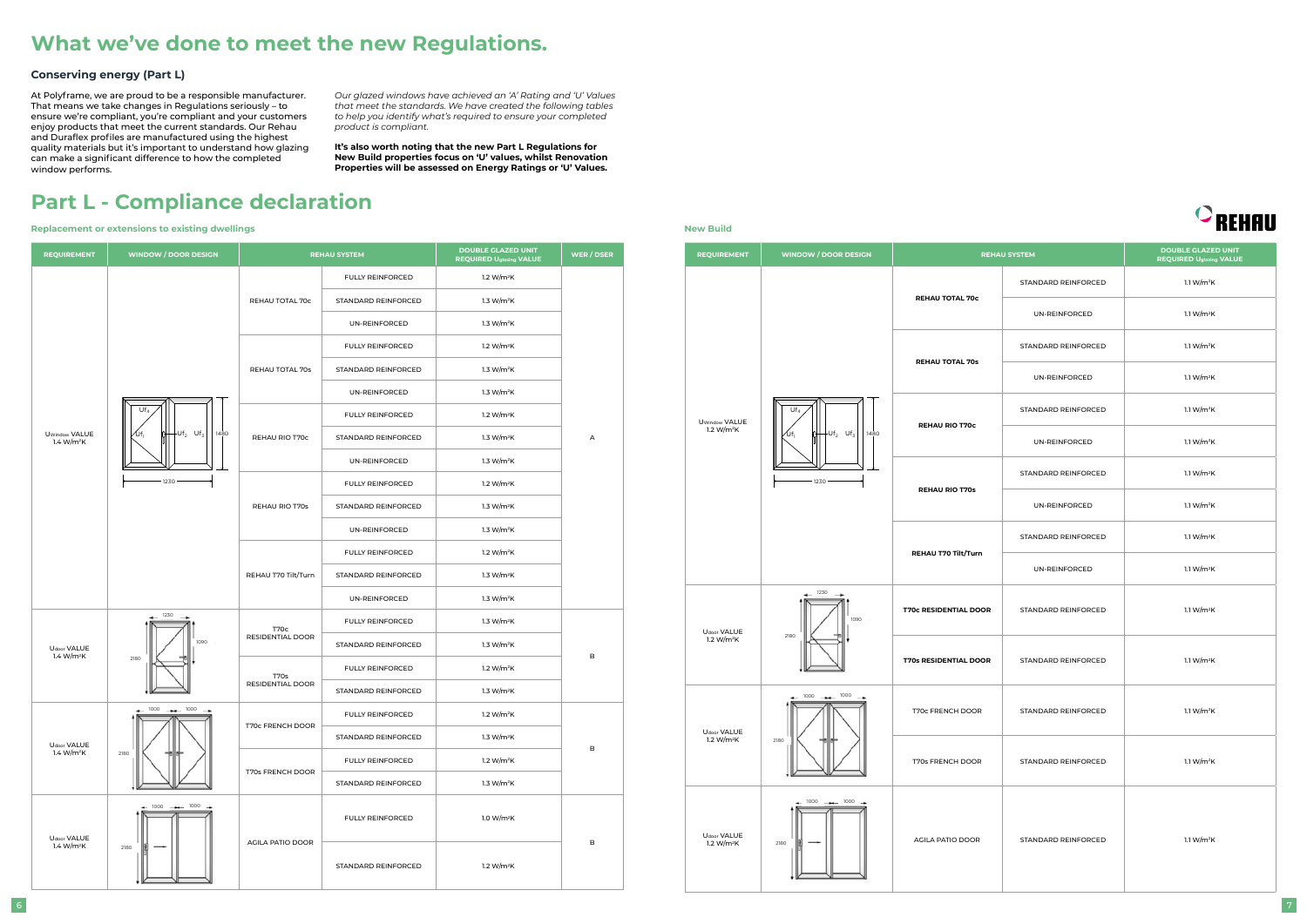



| <b>REINFORCING</b><br><b>SPECIFICATION</b> | <b>REQUIRED U GLASS</b> |
|--------------------------------------------|-------------------------|
| Transom/Mullion only                       | $1.1\,$                 |
| Outerframe/Sash Jambs                      | $1.1\,$                 |
| Outerframe/Sash Jambs                      | $1.1\,$                 |
| Outerframe/Sash Jambs<br>(To be confirmed) | $1.1\,$                 |

**Glass Specifications:** 1.2: K Softcoat **Glass Specifications:** 1.1: Pilkington S1/Planitherm one



## **Part L - Compliance declaration**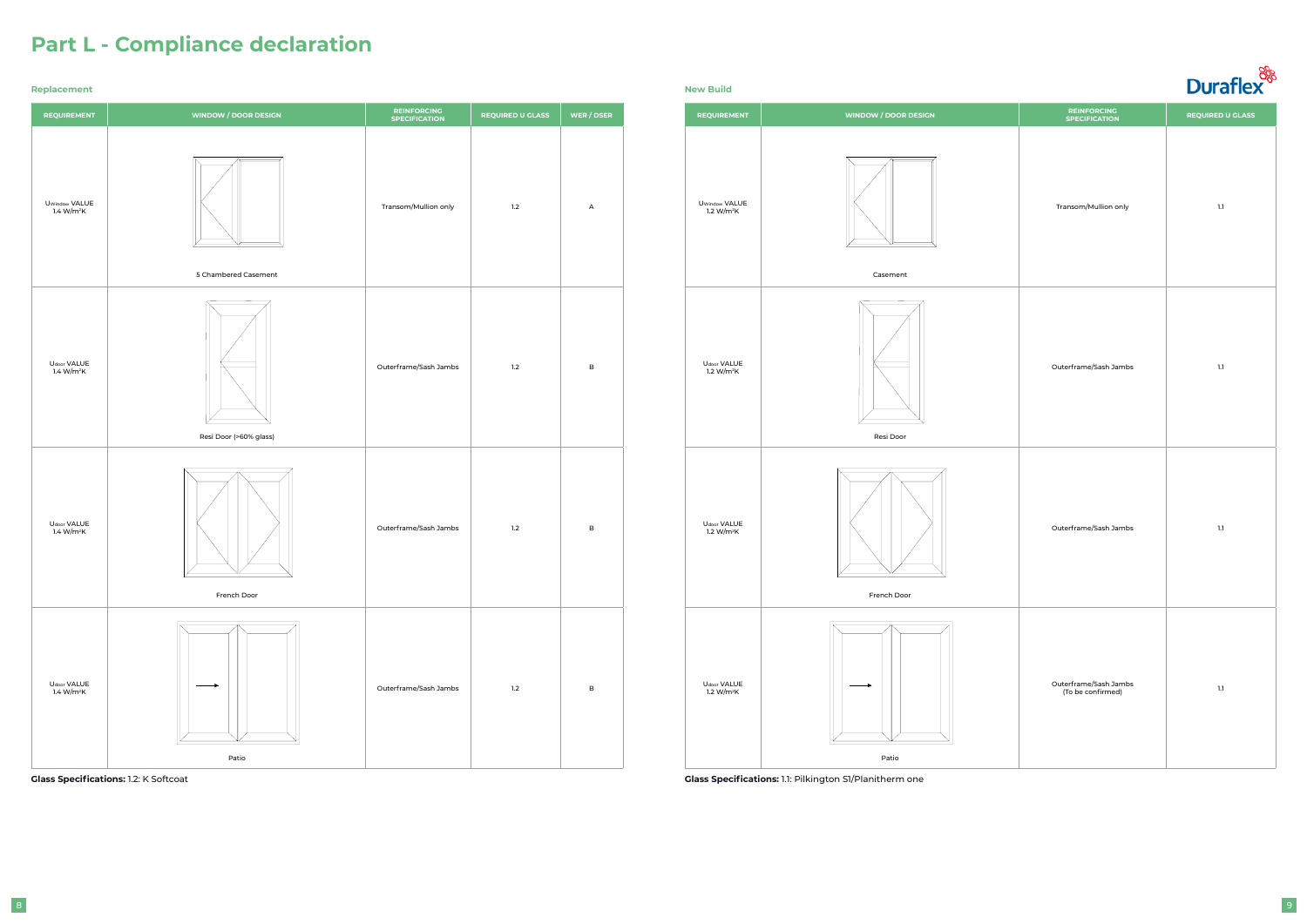

## **Fresher, cleaner indoor air Part F**

New Yale trickle vents are fitted to all our profiles to satisfy Part F Regulations. Designed and developed in the UK, Yale's SlimVent allows an appropriate amount of air to pass through the window, helping to remove stale air and reduce condensation and mould, as well as enabling people in cities or near busy roads to benefit from ventilation without having to open their windows.<br>**Yale SlimVent**<br>• 10 Year Mechanical Guarantee

| <b>ROOM TYPE</b>                | <b>MINIMUM EQUIVALENT AREA OF</b><br><b>BACKGROUND VENTILATORS FOR</b><br><b>DWELLINGS WITH MULTIPLE FLOORS</b> | <b>MINIMUM EQUIVALENT AREA OF</b><br><b>BACKGROUND VENTILATORS FOR SINGLE</b><br><b>STORY DWELLINGS</b> |
|---------------------------------|-----------------------------------------------------------------------------------------------------------------|---------------------------------------------------------------------------------------------------------|
| Habitable Room (see note 2 & 3) | $8.000$ mm <sup>2</sup>                                                                                         | $10.000$ mm <sup>2</sup>                                                                                |
| Kitchen (see note 2 & 3)        | $8.000$ mm <sup>2</sup>                                                                                         | $10.000$ mm <sup>2</sup>                                                                                |
| Utility Room                    | NO MINIMUM                                                                                                      | NO MINIMUM                                                                                              |
| Bathroom (see note 4)           | $4.000$ mm <sup>2</sup>                                                                                         | $4.000$ mm <sup>2</sup>                                                                                 |
| Sanitary Accommodation          | NO MINIMUM                                                                                                      | <b>NO MINIMUM</b>                                                                                       |

3.2 'U' Values, Window Energy Ratings (WER) and doorset energy ratings (DSER) of replacement windows and doors must be both:<br>• No worse than that of the element being replaced

#### **Yale SlimVent**

- 
- 12 Month Surface Finish Guarantee
- BRE Tested to EN13141-1: 2019 Ventilation for Buildings and BS EN ISO 10140-1 Acoustics
- Slim, attractive design
- Tilt feature, 30, 60 or 90 degrees
- Built-in fly screen

#### **Table 1.1 from Doc L**





#### **AD L: Energy efficiency - New dwellings**

#### **AD L: Energy Efficiency - Existing Dwellings**

| <b>DESCRIPTION</b>                       | <b>TARGET</b><br><b>'U' VALUE</b> |
|------------------------------------------|-----------------------------------|
| Windows                                  | 1.2 W/m <sup>2</sup> K            |
| Doors with glazed are a greater than 60% | 1.2 W/m <sup>2</sup> K            |
| Other doors                              | 1.0 W/m <sup>2</sup> K            |

| <b>DESCRIPTION</b>                         | <b>'U' VALUE</b>       | <b>WER/DSER</b> |
|--------------------------------------------|------------------------|-----------------|
| Windows                                    | 1.4 W/m <sup>2</sup> K | в               |
| Doors with glazed area greater<br>than 60% | 1.4 W/m <sup>2</sup> K | C               |
| Other doors                                | 1.4 W/m <sup>2</sup> K | R               |

| <b>DESCRIPTION</b> | <b>LIMITING</b><br><b>'U' VALUE</b> |
|--------------------|-------------------------------------|
| Windows            | 1.6 W/m <sup>2</sup> K              |
| Doors              | 1.6 W/m <sup>2</sup> K              |

The Notional dwelling Target 'U' Values for Windows and Doors are laid out in Table 1.1 of the Approved Document L.

The notional method enables Architects to trade off 'U' values against other materials in the dwelling as long as they are within the limiting 'U' values.

- 
- Meet the limiting standards in Table 4.2 (Lowest specification of 'U' Value or WER/DSER allowable)

The lowest specification 'U' Value allowable referred to as the Limiting 'U' Values are shown in Table 4.1.

#### **Table 4.1 from Doc L**

#### **Table 4.2 from Doc L**

'U' Values, Any windows and doors replaced will need to be at least the level of performance detailed in Table 4.2 above.

#### **AD F: Ventilation - New Dwellings**

#### **Table 1.7 from Doc F**

The use of this table is not appropriate in the following situations or conditions and expert advice must be sought.

1a) If the dwelling has only one exposed facade (e.g. within a multi-storey building).

- 1b) If the dwelling has 70% of its openings on the same facade.
- 1c) If a kitchen has no windows or external facade where a ventilator could be installed.
- 2) Where a kitchen and living room accommodation are not separate rooms (i.e. open plan), no fewer than three ventilators of the same equivalent area as for other habitable rooms should be provided within the open plan space (8,000mm 2 ).
- 3) The total number of ventilators installed in the dwelling's habitable rooms and kitchen/s should be no fewer than five, except in one bedroom properties where there should be no fewer than four.
- 4) If a bathroom has no window or external facade through which a ventilator can be installed, the minimum equivalent area specified should be added to the ventilator sizes specified in nearest adjoining rooms. (i.e. 8,000 $\mathsf{mm}^{\scriptscriptstyle 2}$ increased to 12,000mm2 and 10,000mm 2 increased to 14,000mm 2 ).

If the existing windows have background ventilators, the replacement windows should have background ventilators that are:-

i) No smaller than the background ventilators in the original windows.

ii) Be controllable either automatically or by the occupant.

If the existing windows do not have background ventilators and there is no mechanical ventilation with a heat recovery system, it is necessary to ensure that the ventilation provision in the dwelling is no worse than it was before the work was carried out.

- This may be demonstrated in any of the following ways:-
- i)Incorporating background ventilators in the replacement windows equivalent to column one in the above table 1.7.
- ii) If there is a continuous mechanical extract ventilation replacement windows in habitable rooms which are not wet rooms must have a minimum background ventilation area of 4,000mm 2 .
- iii) Other ventilation provisions, if it can be demonstrated to a building control body that they comply.
- Note: If it is not technically feasible to adopt the minimum equivalent areas set out in the above table 1.7, the background ventilators should have equivalent areas as close to the minimum value as is feasible.

#### **AD F: Ventilation - Replacement Windows**